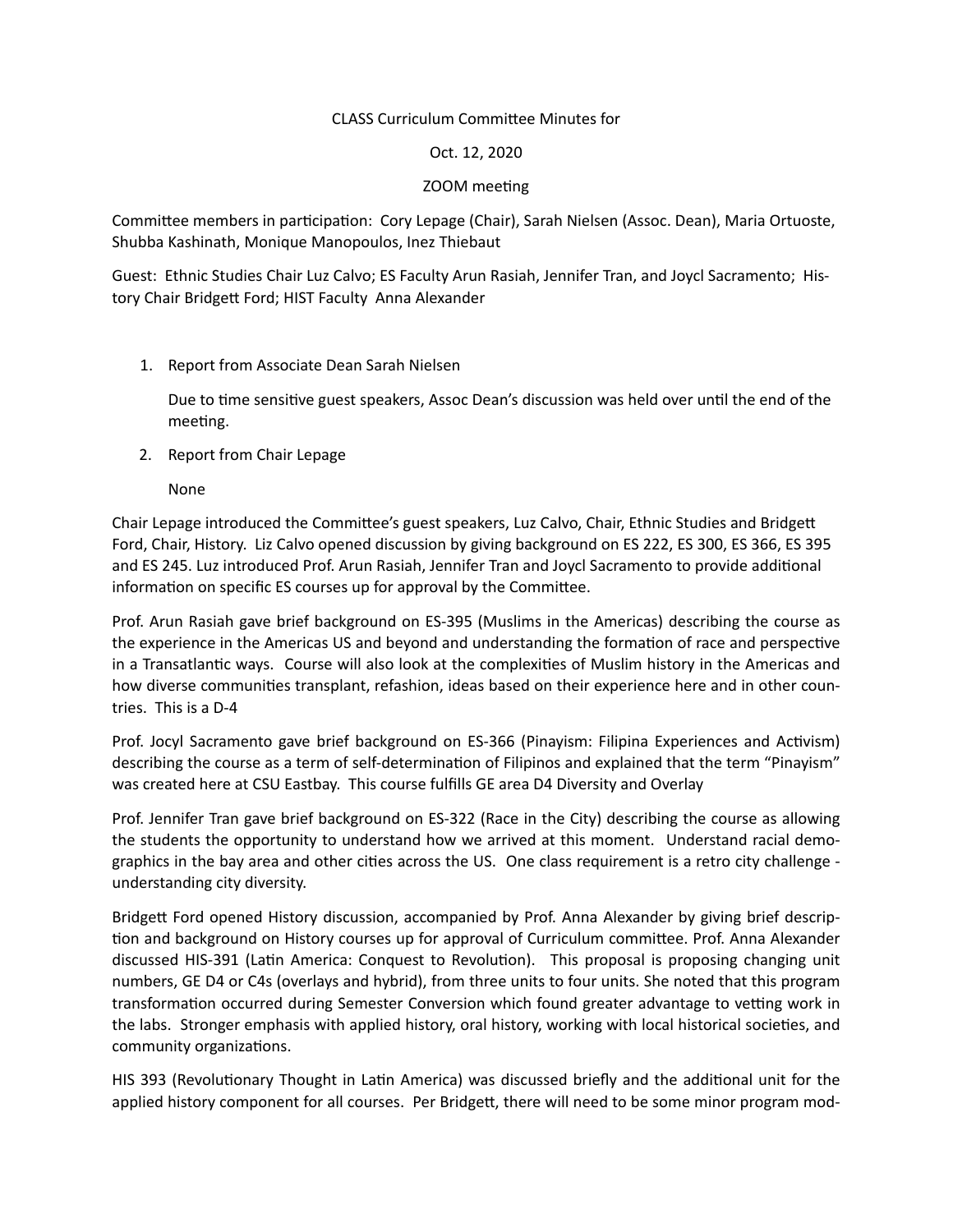ifications because of the change in how the applied component of the B.A. will be met by majors (moving from a separate lab class model to a combined 4-unit class) .

I. Thiebaut suggested other options to Chair Ford regarding the increasing of units in the HIST courses.

# 3. Proposals

ENG - 204, 205 & 206 (I. Thiebaut)

ENG - 204 (Writing about Literature) C2 adding Hybrid.

Discussion: None

C. Lepage made motion to approve ENG 204, 205 and 206

second: M. Manopoulos

ES - 222 Race in the City (I. Thiebaut)

Brand new course. Social Justice and DI-33 course. Course looks good, relevant, and fits well with Social Justice learning outcomes. Sarah recommends approval. I. Thiebaut suggested switching the course title from Race and the City, to Race in the City. This will be moved forward

## **Discussion**

Thiebaut thought this was a very good course except felt the description in the learning experience example was not specific enough. Description was vague; unlike ENG 205 (Beginning Workshop in Fiction) and ENG 206 (Beginning Workshop in Poetry) where both of these gave clear examples.

These will all be moved forward.

# ES - 245 Black Flix. (M. Ortuoste)

The course is a recertification for Diversity D-1-3. Remove hybrid and move to O2.

Discussion

M. Ortuoste shared screen to show concern as to whether other committee members would want course description to be more specified. S. Nielsen commented that in past GEOC meetings she's attended, their past practice has been, if it's enough details among columns, it's typically been approved by GEOC.

# ES - 366 Pinayism: Filipina Experiences and Activism (S. Kashinath)

GE and Diversity Overlay - Courses looks exciting. Feels it broadens perspective to more of a global worldview. Need to revise pre-reqs, but otherwise this is fine to move forward. Recommend approval

ES - 395 Muslims in the Americas (S. Kashinath)

GE and Diversity Overlay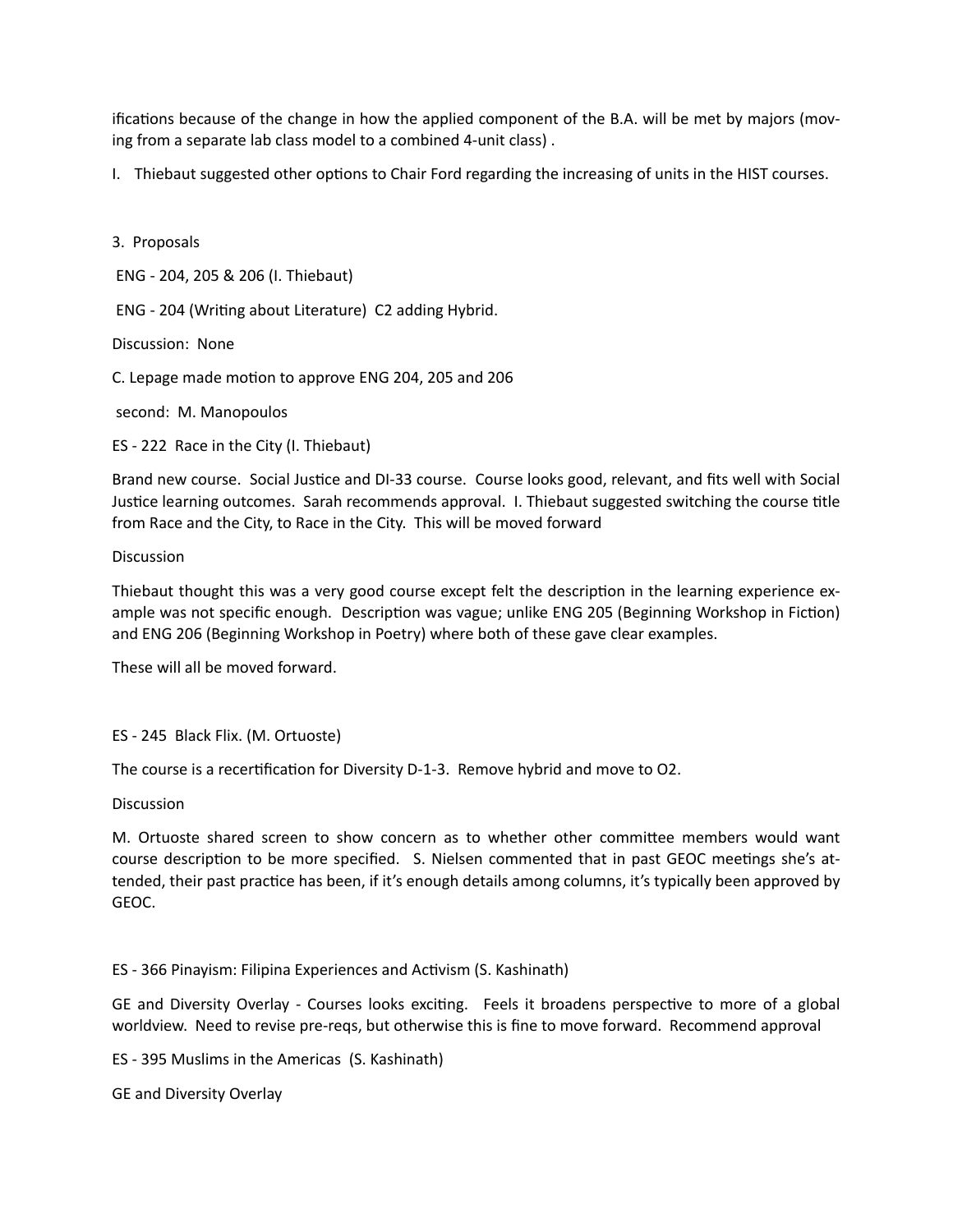ES - 300 ( Added to agenda after it was set, M. Ortuoste agreed to do the initial review.)

C-4 - Eliminating hybrid. Well written and ties in with Social Justice very well. Sounds like an exciting course. This will be moved forward

Discussion: None

C. Lepage made motion to approve: ES 222, ES 300, ES 366, ES 395 and ES 245

Second: M. Ortuoste

HIS - 394 US Mexico Relations since 1810 (S. Kashinath)

S. Kashinath commented on the earlier discussion from B. Ford about the proposed increase in units. Other than those changes, she thinks the proposal is fine and can move forward. B. Ford commented that she is seeking to keep the program units the same and is looking for majors to use as substitutions for Lab.

S. Kashinath had no further questions or comments on HIS 393 or 394

Discussion: None

HIS - 391 Latin American: Conquest to the Revolution. (M. Ortuoste)

This is a GE certification - C-4. Increase units adding an applied component

Discussion: B. Ford discussed Social Justice component and overlay

HIS - 393 Revolutionary Thought in Latin America (M. Ortuoste)

This is a revision - course increase

Discussion: Question on implementation: Will class be able to perform some of the activities listed in the course description.

Cory explained that we try to stay away from discipline specific decisions on proposals.

C. Lepage made motion to approve HIS 323(2), HIS 391 (2), HIS 393(2) and HIS 394(2)

Second: M. Ortuoste

MLL - 111 Speaking of Love: Oral Communication in Multicultural Setting (C. Lepage)

This course is a GE revision. Updating title

MLL - 146 Beginning Spanish for Health Care professionals (C. Lepage)

GE recertification. Catalogue description change - minor changes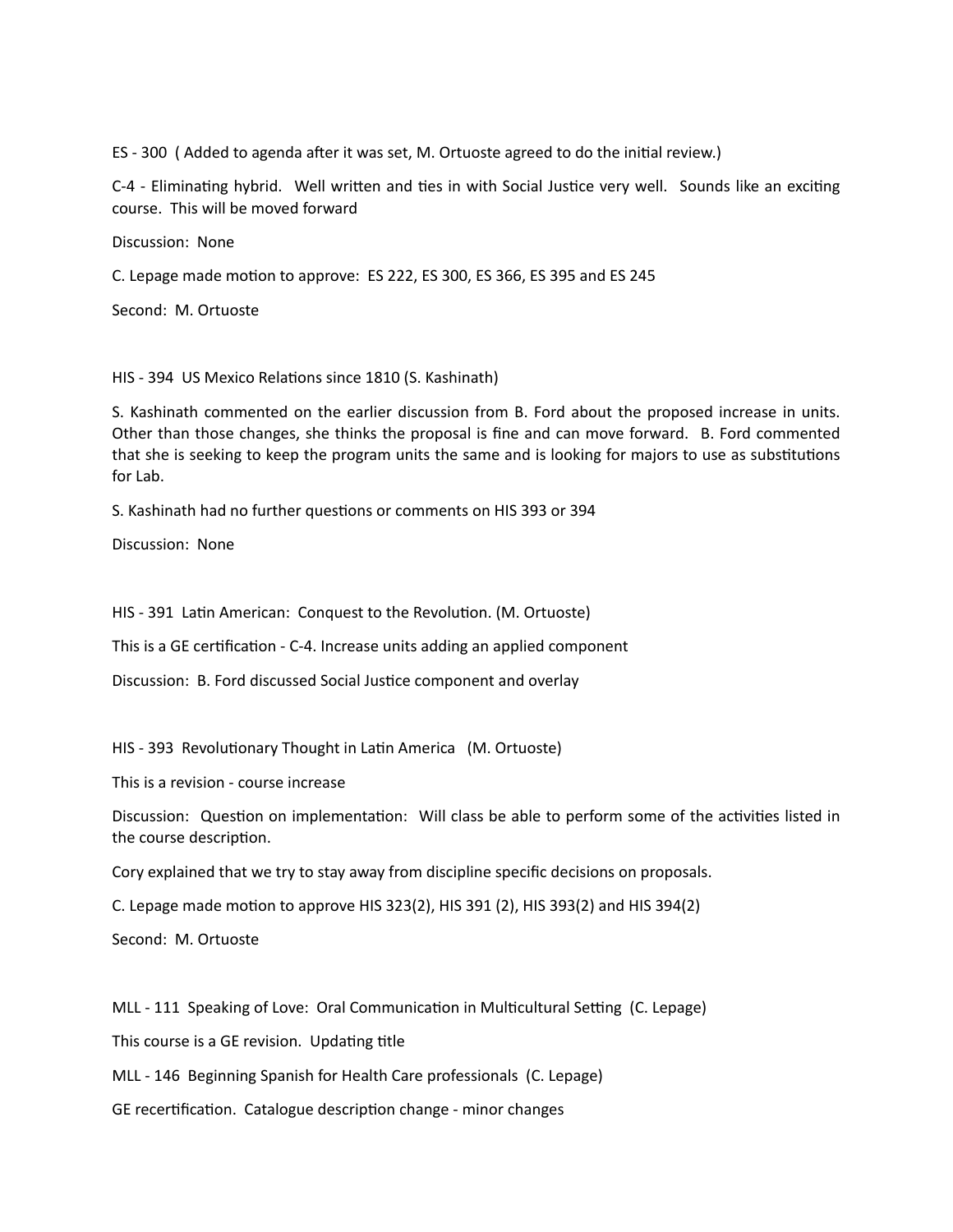Discussion: None

C. Lepage made motion to approve MLL 11, MLL 121 and MLL 146

Second: M. Manopolous

MUS - 321 Western Music History (C. Lepage)

Non GE revisions. Minor grammatical clean up of SLO's. S. Nielsen volunteered to make those corrections. Recommend this be moved forward

MUS - 445 Piano Pedagogy (S. Nielsen) Major class - decrease in units from 3 units to 2 units Recommend moving forward

MUS - 202 Writing about Music (C. Lepage)

GE Certification - adding co-pre req

Recommend moving forward

Discussion: None

C. Lepage made motion to approve: MUS 321, MUS 322, MUS, 445 and MUS 202

POSC - 102 Public Policy/California Policy (S. Nielsen)

Recertify and revision.

Recertify for US Institution 3; remove US Institution 1 and replace with US Institution 2

Suggestion of APS

Discussion: None

C. Lepage made motion to approve POSC 102.

DANC - 234 Recertify for C-1 DANC - 234 Recertify for C-1 Changing title and delivery to Hybrid C. Lepage made motion to approve DANC 234. Second: M. Ortuoste